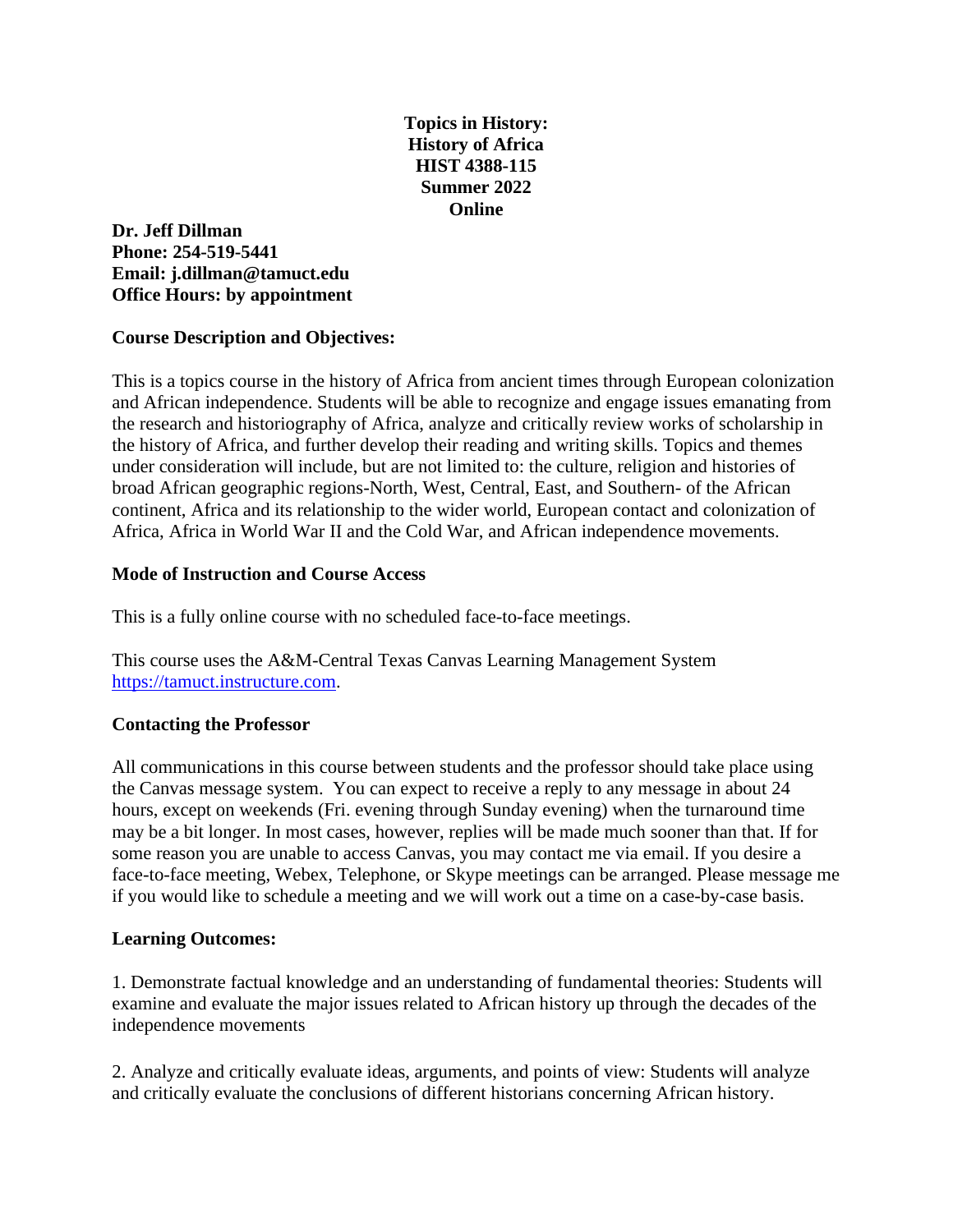3. Apply course material to improve thinking, problem solving, and decision making: Students will apply course material to improve thinking and decision making by constructing and analyzing historical arguments, and drawing conclusions from studied work

4. Demonstrate specific skills, competencies, and points of view needed by professionals in the field most closely related to this course: As future professional historians and teachers, students will evaluate and write formal critical reviews of the work of other scholars as well as acquire factual and theoretical knowledge necessary to the field.

5. Demonstrate skill in expressing themselves orally and in writing: Students will develop skills in written and/or oral communication including book and article reviews, and in-class presentations.

6. Use required resources and find additional scholarly resources for answering questions or solving problems: Students will utilize the learning management system Canvas, online library databases, books, journal articles, and other materials in the completion of their course work.

Students will demonstrate their ability, skills, and understanding through critical book and article reviews, written examinations, classroom discussions, and a presentation.

### **Required Readings:**

Achebe, Chinua. *Things Fall Apart.* New York: Penguin Books, 1994.

- Cooper, Frederick, ed. *Africa Since 1940: The Past of the Present.* 2nd Ed. Cambridge, UK: Cambridge University Press, 2019.
- Niane, D.T. *Sundiata: An Epic of Old Mali*. 2nd Ed. New York: Pearson, 2007.
- Sparks, Randy J. *'Where the Negroes are Masters: An African Port in the Era of the Slave Trade*. Cambridge, MA: Harvard University Press, 2014.

#### **Course Requirements and Grading Policy**

The final average will be calculated based on the number of points received out of a total of 700. The following point ranges correspond to the final grade for the course:  $630$  and above  $= A$ ;  $560 629 = B$ ;  $490-559 = C$ ;  $420-489 = D$ ; below  $420 = F$ . (On the percentage scale: A = 90-100%; B  $= 80-89\%$ ; C = 70-79%; D = 60-69%; F = 0-59%). Students will be graded and earn points for:

UNIT EXAMINATIONS: Students will take two online exams—a mid-term and a final. The exams will be written and will contain a mixture of essay questions and objective items. Each exam will be worth 100 points.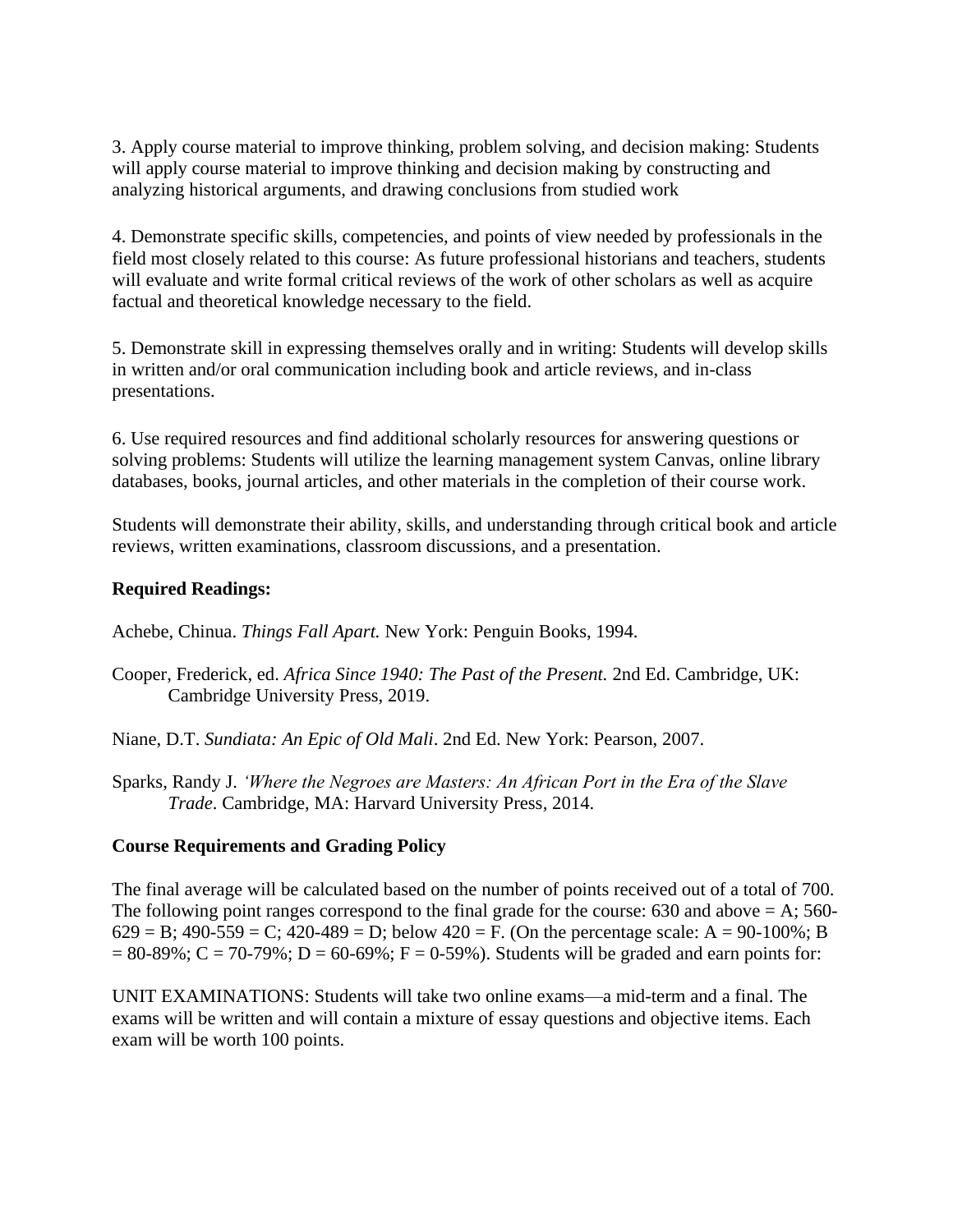FILM REACTIONS: Students will write 6 short (2-3 pages) papers summarizing and reacting to the content of assigned films on African topics. Each film reaction is worth 50 points. These will be submitted on Canvas.

LATE WORK: Late work will be accepted at a penalty of 10% of the assignment grade for each day past the due date. Please note, however, that late work will not be accepted past the semester end date of Friday, July 27. Make-ups for missed assignments will be given on a case-by-case basis and only for documented reasons such as hospitalization/illness, incarceration, military service etc. Students are responsible for securing all necessary documentation for consideration when asking for a makeup.

INCOMPLETES: Incomplete grades are reserved for extraordinary circumstances. that arise after the university drop date and which prevent the student from completing any outstanding course work. Inability to complete assigned work for whatever reason before the drop date should be handled via dropping the course. Students requesting and incomplete need to be have been active in the course throughout the semester and maintaining a passing grade. Decisions to allow an incomplete are made at the sole discretion of the professor.

FEEDBACK: As all written assignments will be submitted electronically, feedback on papers will also be delivered electronically and will generally be available within 7-10 days of the due date. Often, grades will be posted much more quickly, and occasionally they will take a bit longer.

PLEASE NOTE: All written electronic assignments must be submitted in one of the following formats: Microsoft, Open Office, or Libre Office . All other formats, such as Apple .pages or .wps will not be accepted

# **Withdrawals/Drop Date**

# **Drop Policy**

If you discover that you need to drop this class, you must complete the [Drop Request](https://federation.ngwebsolutions.com/sp/startSSO.ping?PartnerIdpId=https://eis-prod.ec.tamuct.edu:443/samlsso&SpSessionAuthnAdapterId=tamuctDF&TargetResource=https%3a%2f%2fdynamicforms.ngwebsolutions.com%2fSubmit%2fStart%2f53b8369e-0502-4f36-be43-f02a4202f612) Dynamic Form through Warrior Web.

Faculty cannot drop students; this is always the responsibility of the student. The Registrar's Office will provide a deadline on the Academic Calendar for which the form must be completed. Once you submit the completed form to the Registrar's Office, you must go into Warrior Web and confirm that you are no longer enrolled. If you still show as enrolled, FOLLOW-UP with the Registrar's Office immediately. You are to attend class until the procedure is complete to avoid penalty for absence. Should you miss the drop deadline or fail to follow the procedure, you will receive an F in the course, which may affect your financial aid and/or VA educational benefits.

The last day to drop this course with a "Q" or withdraw with a "W" is Friday, July 29.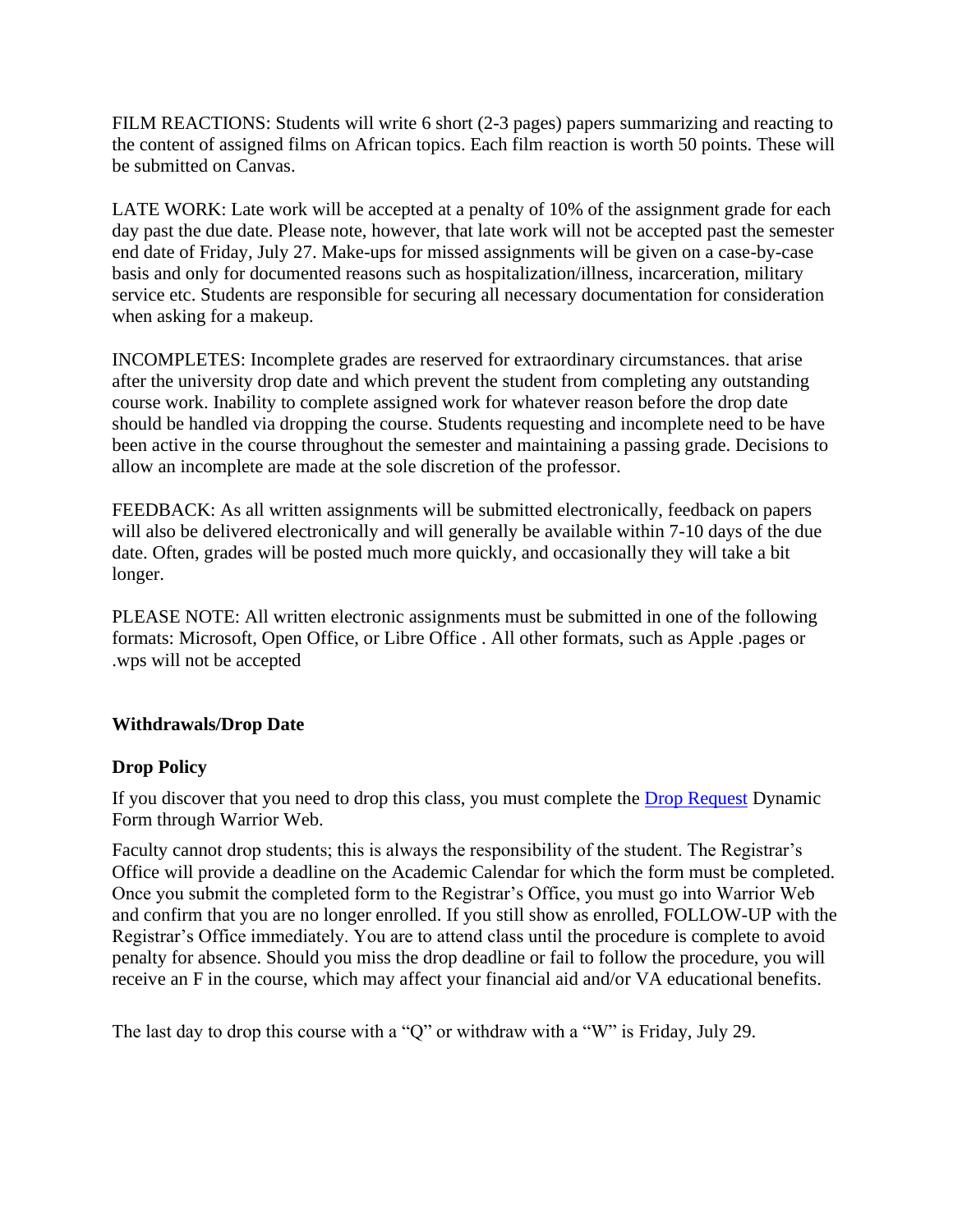# **Technology**

responsible for ensuring that you have reliable and regular internet access as well as a reliable computer or comparable device. It is not my responsibility to accommodate online students who lack access to computers or the internet. No exceptions to course policies will be made for students who lose their ability to access the internet of complete the required coursework on a computer during the semester. Also, while it is possible to access the course materials using a dial-up internet connection, you should be aware that Canvas (as with most other programs and platforms) functions best with high speed internet access. Course policies apply equally to all students regardless of the quality of their internet access.

### **Technology Requirements**

This course will use the A&M-Central Texas Instructure Canvas learning management system. We strongly recommend the latest versions of Chrome or Firefox browsers. Canvas no longer supports any version of Internet Explorer.

Logon to A&M-Central Texas Canvas. You will log in through our Microsoft portal.

Username: Your MyCT email address. Password: Your MyCT password

### **Technology Support**

For log-in and other TAMUCT system support needs, students should contact Help Desk Central. 24 hours a day, 7 days a week:

Email: helpdesk@tamu.edu Phone: (254) 519-5466 Web Chat: [http://hdc.tamu.edu](http://hdc.tamu.edu/)

For Canvas help, use the Canvas Help link, located at the bottom of the left-hand menu, for issues with Canvas. You can select "Chat with Canvas Support," submit a support request through "Report a Problem," or call the Canvas support line: 1-844-757-0953. For issues related to course content and requirements, contact your instructor.

For issues related to course content and requirements, contact your instructor.

# **The University Writing Center**

The University Writing Center at Texas A&M University-Central Texas is a free workspace open to all TAMUCT students. The University Writing Center is located in 416 Warrior Hall. The center is open 10 am-4pm Monday through Thursday and also at the Library from 6 pm-9 pm Monday through Thursday. Online appointments are available on Saturdays from noon till three pm . Students may work independently in the University Writing Center by checking out a laptop that runs Microsoft Office suite and connects to WIFI, or by consulting our resources on writing, including all of the relevant style guides. Students may also arrange a one-on-one session with a trained and experienced writing tutor. Tutorials can be arranged by visiting the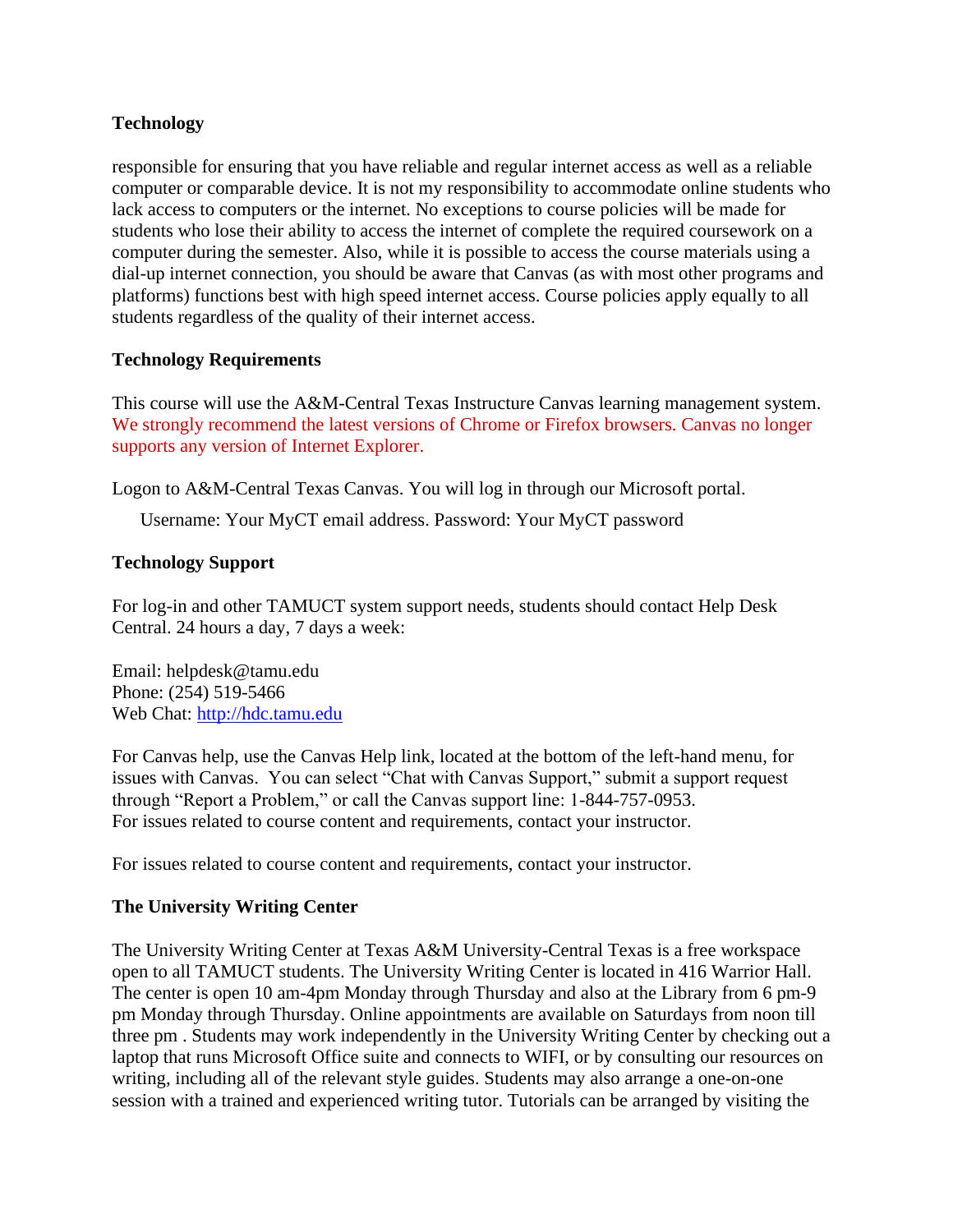University Writing Center. Tutors are prepared to help writers of all levels and abilities at any stage of the writing process. Sessions typically last between 20-30 minutes. While tutors will not write, edit, or grade papers, they will help students develop more effective invention and revision strategies. The Writing Center also offers synchronous online tutoring for distance education students!

# **Academic Integrity:**

Texas A&M University-Central Texas values the integrity of the academic enterprise and strives for the highest standards of academic conduct. A&M-Central Texas expects its students, faculty, and staff to support the adherence to high standards of personal and scholarly conduct to preserve the honor and integrity of the creative community. Any deviation by students from this expectation may result in a failing grade for the assignment and potentially a failing grade for the course. All academic misconduct concerns will be referred to the Office of Student Conduct. When in doubt on collaboration, citation, or any issue, please contact your instructor before taking a course of action.

For more [information](https://nam04.safelinks.protection.outlook.com/?url=https%3A%2F%2Fwww.tamuct.edu%2Fstudent-affairs%2Fstudent-conduct.html&data=04%7C01%7Clisa.bunkowski%40tamuct.edu%7Ccfb6e486f24745f53e1a08d910055cb2%7C9eed4e3000f744849ff193ad8005acec%7C0%7C0%7C637558437485252160%7CUnknown%7CTWFpbGZsb3d8eyJWIjoiMC4wLjAwMDAiLCJQIjoiV2luMzIiLCJBTiI6Ik1haWwiLCJXVCI6Mn0%3D%7C1000&sdata=yjftDEVHvLX%2FhM%2FcFU0B99krV1RgEWR%2BJ%2BhvtoR6TYk%3D&reserved=0) regarding the Student Conduct process,

If you know of potential honor violations by other students, you may [submit](https://nam04.safelinks.protection.outlook.com/?url=https%3A%2F%2Fcm.maxient.com%2Freportingform.php%3FTAMUCentralTexas%26layout_id%3D0&data=04%7C01%7Clisa.bunkowski%40tamuct.edu%7Ccfb6e486f24745f53e1a08d910055cb2%7C9eed4e3000f744849ff193ad8005acec%7C0%7C0%7C637558437485262157%7CUnknown%7CTWFpbGZsb3d8eyJWIjoiMC4wLjAwMDAiLCJQIjoiV2luMzIiLCJBTiI6Ik1haWwiLCJXVCI6Mn0%3D%7C1000&sdata=CXGkOa6uPDPX1IMZ87z3aZDq2n91xfHKu4MMS43Ejjk%3D&reserved=0) a report,

# **Access & Inclusion**

At Texas A&M University – Central Texas, we value an inclusive learning environment where every student has an equal chance to succeed and has the right to an education that is barrier-free. The Office of Access & Inclusion is responsible for ensuring that students with a disability enjoy equal access to the University's programs, services and activities. Some aspects of this course or the way the course is taught may present barriers to learning due to a disability. If you feel this is the case, please contact Access & Inclusion at (254) 501-5831 in Warrior Hall, Suite 212. For more information, please visit their website at: [https://www.tamuct.edu/departments/access](https://www.tamuct.edu/departments/access-inclusion/)[inclusion/](https://www.tamuct.edu/departments/access-inclusion/) 

Any information you provide is private and confidential and will be treated as such.

For more information, please visit our **Access & Inclusion Canvas page (log-in required)** 

# **Important information for Pregnant and/or Parenting Students**

Texas A&M University-Central Texas supports students who are pregnant and/or parenting. In accordance with requirements of Title IX and related guidance from US Department of Education's Office of Civil Rights, the Dean of Student Affairs' Office can assist students who are pregnant and/or parenting in seeking accommodations related to pregnancy and/or parenting. Students should seek out assistance as early in the pregnancy as possible. For more information, please visit [Student Affairs.](https://www.tamuct.edu/student-affairs/index.html) Students may also contact the institution's Title IX Coordinator. If you would like to read more about these [requirements and guidelines](http://www2.ed.gov/about/offices/list/ocr/docs/pregnancy.pdf) online, please visit the website.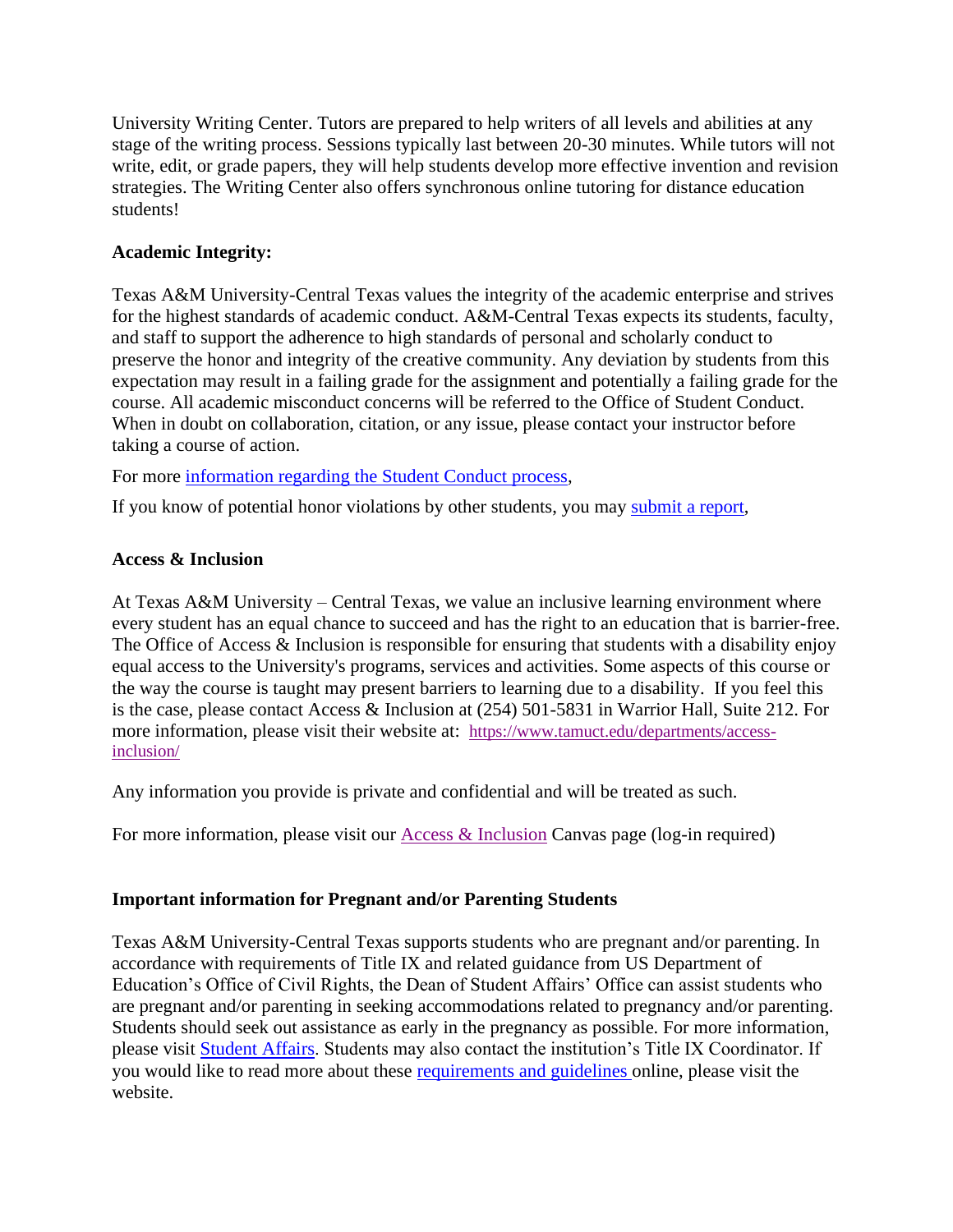Title IX of the Education Amendments Act of 1972 prohibits discrimination on the basis of sex and gender–including pregnancy, parenting, and all related conditions. A&M-Central Texas is able to provide flexible and individualized reasonable accommodation to pregnant and parenting students. All pregnant and parenting students should contact the Associate Dean in the Division of Student Affairs at (254) 501-5909 to seek out assistance. Students may also contact the University's Title IX Coordinator.

### **Library Services**

INFORMATION LITERACY focuses on research skills which prepare individuals to live and work in an information-centered society. Librarians will work with students in the development of critical reasoning, ethical use of information, and the appropriate use of secondary research techniques. Help may include, yet is not limited to: exploration of information resources such as library collections and services, identification of subject databases and scholarly journals, and execution of effective search strategies. Library Resources are outlined and accessed at: <http://www.tamuct.edu/departments/library/deservices.php>

#### **Classroom Decorum and Other Policies**

Students in an online course are expected to behave professionally and courteously with the professor and their peers. Although personal interactions in this course are limited, in the event that online discussion or meeting formats are utilized, please be respectful in your posting and comments.

OFFICIAL COMMUNICATIONS POLICY: Official communication is via your official Texas A&M University–Central Texas e-mail address, online via Canvas, and in-person in-class. Please check these places frequently for updates and information. It is the policy of the instructor to communicate sensitive information with students via e-mail only through an official TAMUCT e-mail address.

TECHNOLOGY POLICY: This course will use the TAMUCT Canvas Learn learning management system for class communications, content distribution, and assignments. If you have not yet activated the Canvas system, please do so, as this is critical for completing this course. The Canvas homepage for TAMUCT is: [https://tamuct.instructure.com/login/ldap.](https://tamuct.instructure.com/login/ldap) Technology issues are not an excuse for missing a course requirement, so please make sure your computer is configured correctly and address issues well in advance of deadlines.

ELECTRONIC DEVICE AND COPYRIGHT POLICY: You may download course recordings, but recordings may *only* be used for personal, private, research and study purposes only, and *must not be disseminated publicly in any way*.

COPYRIGHT NOTICE; The electronic content and materials in this course are for the sole purpose of instruction as part of this course offered by Texas A&M University–Central Texas,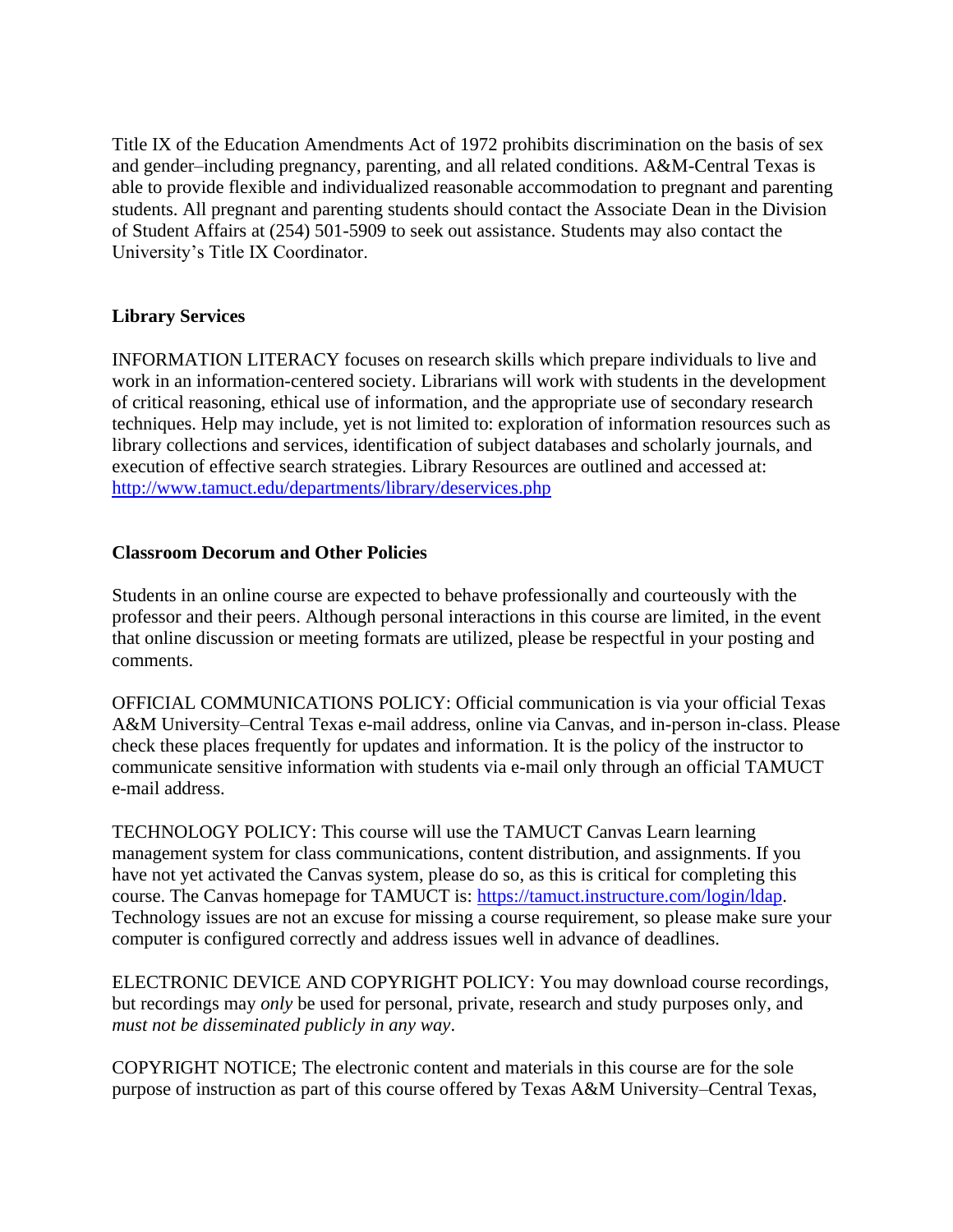and are solely for university students registered in this course, and are subject to copyright protection law. Students who disregard United States copyright policy and institution policy do so at their own risk and assume all liability.

### **911 Cellular**

Emergency Warning System for Texas A&M University – Central Texas 911Cellular is an emergency notification service that gives Texas A&M University-Central Texas the ability to communicate health and safety emergency information quickly via email, text message, and social media. All students are automatically enrolled in 911 Cellular through their myCT email account.

Connect at **911Cellular** to change where you receive your alerts or to opt out. By staying enrolled in 911Cellular, university officials can quickly pass on safety-related information, regardless of your location.

#### **Course Outline:**

**Please Note:** This outline is intended a general guide only. The professor reserves the right to adjust this syllabus or the class schedule in any way that best serves the needs of the course.

**Week 1 6/6** Introduction to the course; African Geography, Early Africa; Reading: begin Niane; Watch Film #1; Film Reaction 1 due Mon. 6/13 at 11:59 p.m.

**Week 2 6/13**Ancient North and Northwest Africa; Islam in Africa; Reading: finish Niane; Watch Film #2; Film Review 2 due Mon. 6/20 at 11:59 p.m.; Unit I Exam due Mon. 6/20 at 11:59 p.m.

**Week 3 6/20** East, Central, and Southern Africa prior to European contact; Reading: begin Sparks. Watch Film # 3; Film Review 3 due Mon. 6/27 at 11:59 p.m.

**Week 4 6/27** The rise of the Atlantic Slave trade; West African societies and states; Southern, Central, and East Africa; Reading: Iliff chapter 7, finish Sparks. Unit 2 Exam due. Tues. 7/5 at 11:59 p.m.

**Week 5 7/5 (NOTE: THIS WEEK BEGINS ON A TUESDAY DUE TO THE HOLIDAY)** West, East, and Central Africa and the end of the Atlantic slave trade; Europeans in North and South Africa; Reading: Begin Achebe. Film Review 4 due Mon. 7/11 at 11:59 p.m.

**Week 6 7/11** European colonization of Africa, African resistance, the "scramble"; The Boer War; Reading: finish Achebe. Film Review 5 due Mon. 7/18 at 11:59 p.m. Unit 3 Exam due Mon. 7/18 at 11:59 p.m.

**Week 7 7/18** European colonial rule in Africa through WW2, African Independence Movements; Reading: Selections from Cooper. Film Review 6 due Mon. 7/25 at 11:59 p.m.